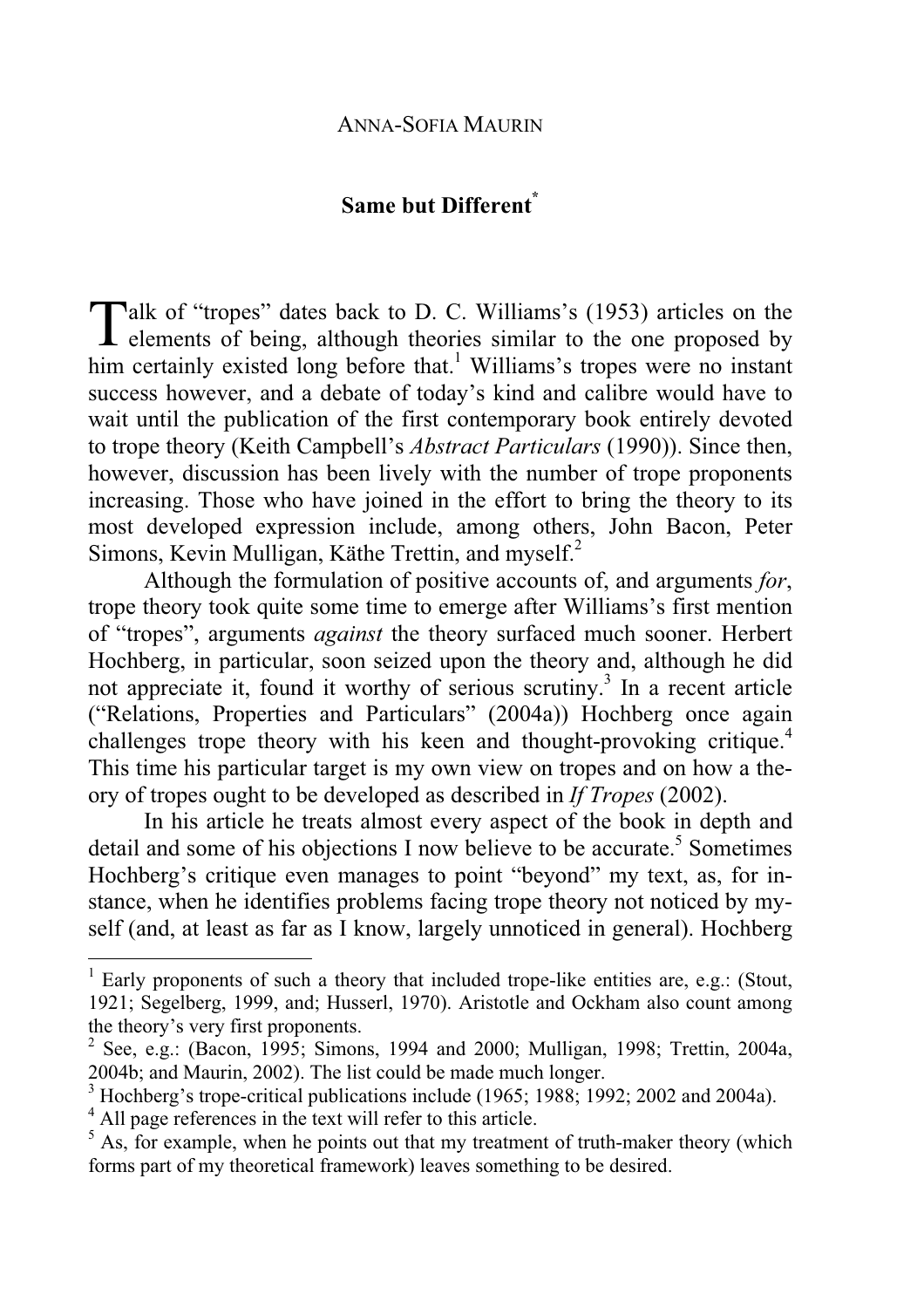asks (p. 37): If universals are taken to be nothing but classes of exactly similar tropes, then *why* is there not also such a unity of any *subset* of tropes that are exactly similar (adding countless universals to each similarity set)? The trope theorist must, he continues, answer this question in one of two possible ways: she must stipulate, either that there cannot be such subset-unities (and then she must add this as one more axiom to her trope theory); or she must admit that, for every subset there is indeed a distinct universal. The first option, says Hochberg, suffers from its *ad hoc* nature,<sup>6</sup> the second, he adds, from being indefensibly "ontologically promiscuous". I have not seen this point made before, but it is certainly a point worth making. I doubt if it presents the trope theorist with a serious problem however. For, why should the promiscuity entailed by accepting the second alternative deter us here? Hochberg seems to think that it is counterintuitive for, as he points out (p. 37), "oddly enough, you then have more universals than you have particular tropes." Given the "watered-down" nature universals are accorded by the trope theorist, I fail to see what is so odd about that.

Apart from identifying and discussing *new* problems, Hochberg's rich text also brings up old ones. Problems, which he rightly points out, have not yet received the treatment they deserve and so remain serious threats to the development of a theory of tropes. To this category of problems belongs the issue of space and time. Fitting space and time into your metaphysical framework is certainly problematic no matter *what* the framework, but there is some reason to believe that space and time might prove especially problematic if the framework is one of tropes.<sup>7</sup> However, some of the critique offered by Hochberg is mistaken and it is to the discussion of where and why these mistakes occur that this article is devoted. This will require us to look deeper into the nature of the trope  $-$  a complicated yet central issue for the proper development of the theory. First, though, a few comments on an issue that is very close to *my* heart but not perhaps central to trope theory in general.

 $<sup>6</sup>$  As well as from further burdening the theory with new axioms.</sup>

<sup>&</sup>lt;sup>7</sup> Hochberg mentions some of the problems he believes will face a trope-theoretical treatment of space and time in: (Hochberg, 2004), pp. 41-42. I mention some in: (Maurin, 2002), pp. 175f. I have, to date, no solutions to offer, nor have I any comprehensive understanding of exactly what form these problems will take or where they will occur. All I have is, as indicated, the conviction that space and time *must* at some point be trope-theoretically treated and that such treatment might (or, I think, *will*) prove very problematic.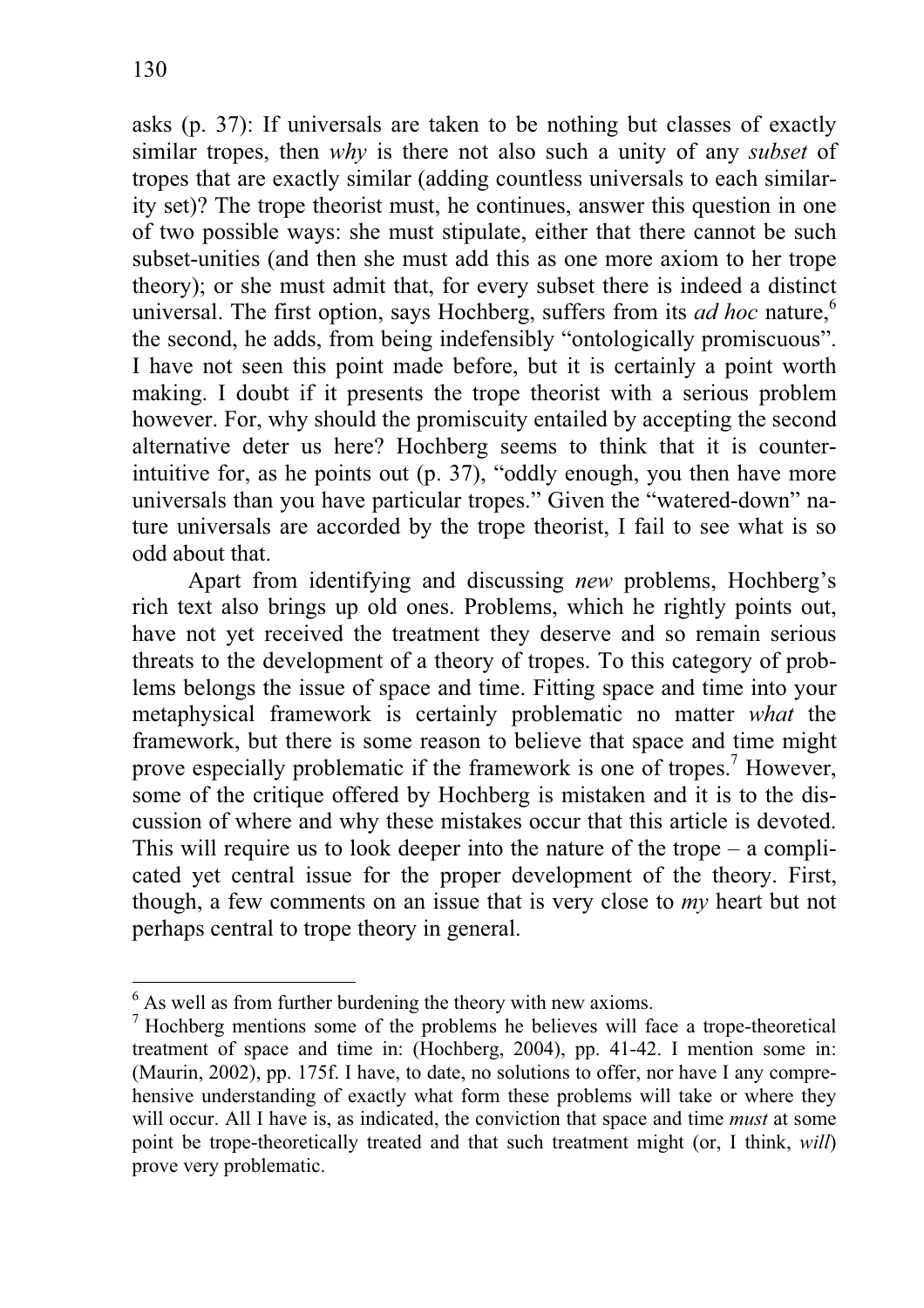### *Misused assumptions*

According to Hochberg, I *misuse my assumptions*. For, he claims, throughout the book important issues are with their help "prejudged" in ways that to begin with disqualify even the most pertinent and important critique. These are serious charges indeed. Charges, I will now argue, that rest partly on misunderstanding and partly on deep substantive disagreement. I will return to the disagreement below and focus here on why I think Hochberg's charges are (partly) the result of misunderstanding.

To understand the role played by my assumptions one must first appreciate that the investigation conducted in *If Tropes* is hypothetical. That is, it aims to develop as far as possible a theory for tropes. It does *not* aim to defend the existence of tropes, *nor* does it aim to argue for trope theory against its rivals. This is why the book is called *if* tropes. Although seemingly puzzled, Trettin actually captures the mood in which the book is written very well when she points out that:<sup>8</sup>

Somehow one gets the impression that Maurin has, so to speak, a rather aloof affair with tropes. She doesn't love them wholeheartedly. On the other hand, she takes great care in defending her theoretical construction.

True, although I may not love tropes wholeheartedly I certainly find them worthy of a fair hearing. Trope theory *will* have its cost (as my hypothetical investigation soon reveals). To some it will be too high. To others, such as myself, whether or not the cost is acceptable will depend on what the cost and/or benefit of rival theories is, because, as always in metaphysics, cost must be balanced against profit. With this in mind, it is nevertheless futile, I believe, to make any kind of cost/benefit analysis until it has been shown that the theory *can* be developed (under its own assumptions) in the first place. It is such a first development, rather than a full-on endorsement, that is attempted in *If Tropes*.

If the project's hypothetical character is not appreciated, misinterpretation will be the unavoidable consequence. Such misinterpretation is, to some extent, represented in Hochberg's text, and can (again, partly) account for his charging me with misuse of assumptions. One example of how misunderstanding the general purpose of investigation will affect argument is Hochberg's treatment of my discussion of the distinction between (what Campbell once dubbed) the A-

<sup>8</sup> (Trettin, 2004a), pp. 152-153.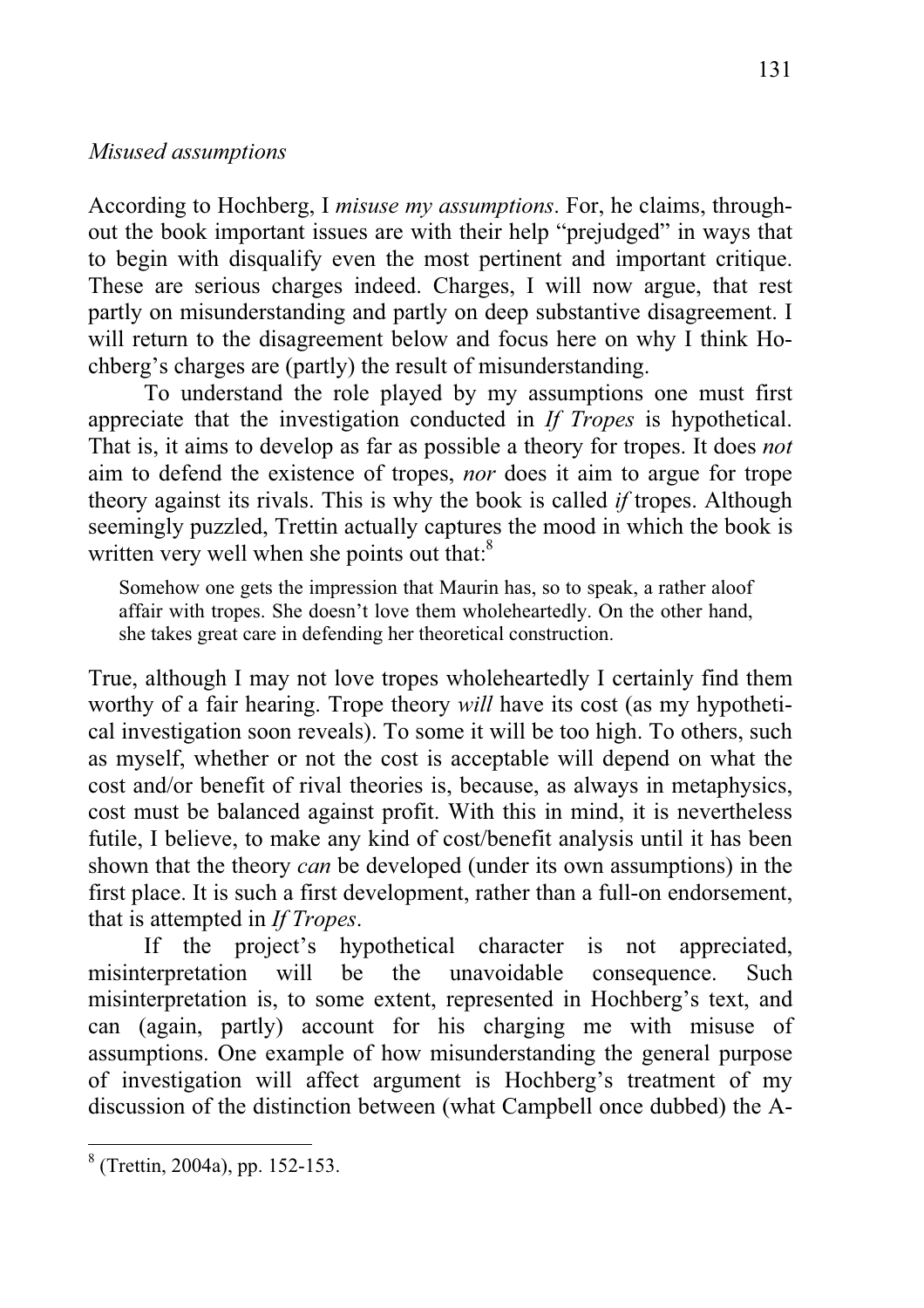tween (what Campbell once dubbed) the A- and B-questions.<sup>9</sup> Hochberg objects to my claim that since all the classical theories of properties answer these questions *in the same way*, they have also, and illegitimately, assumed (consciously or unconsciously) that the questions *must* be identically answered.<sup>10</sup> This assumption seriously prejudges the issue against trope theory. The reason: trope theory, unlike all other property theories, is such that the A- and the B-question will receive *different* answers. A trope is a particular quality; this means that nothing other than the existence of *it* (not the "similarity circle" to which it belongs) is required to account for the nature of a particular object (or, basically, a trope), i.e. to answer the Aquestion. To the question of what makes it true that a particular trope is, say, red, we can never obtain a more informative answer than one asserting: "*it is red because it is red*, or *because it is what it is*".<sup>11</sup>

For an adequate answer to the question of what makes two objects (or, ultimately, two tropes) *the same* – to answer the B-question – on the other hand, requires more. Answering the B-question will also require an account of what it is that makes the objects (or, basically, the tropes) "the same", and to do this similarity may very well have to be invoked.<sup>12</sup> Trope theory, consequently, must distinguish not only between the A- and B*questions*, but also between their *answers*.

It is important to note that, apart from making it possible for trope theory to avoid critique traditionally directed against nominalism in general, the fact that trope proponents must hold that the A- and B-questions should receive different answers is by no means to their advantage.<sup>13</sup> On the contrary, classical theories of properties, that can answer two questions

<sup>&</sup>lt;sup>9</sup> The A-question: What makes it true that  $a$  is F? The B-question: What makes it true that *a* and *b* are the same  $F$ ? (Campbell, 1990), p. 29.

<sup>10</sup> That is, all the classical property-accounts answer *both* the A- and B-question by postulating one and the same entity (property or logical construction) suitably related (by, e.g. instantiation or membership) to the concrete particulars both having *and* sharing a property. "Classical theories of properties" are here taken to include the whole range of alternatives; e.g. Universal realism (Platonism and Aristotelianism), as well as Concept-, Class- and Resemblance Nominalism.

<sup>&</sup>lt;sup>11</sup> (Maurin, 2004), p. 64.

 $12$  Giving rise to all sorts of problems and discussions, none of which I will take up here, but see my: (Maurin, 2004), chapter 5 in particular.

 $13$  (Armstrong, 1978), pp. 28-43 seems to think that most of his arguments against classical nominalism are also arguments against trope theory. Given that the trope theorist distinguishes between her answers to the A- and B-questions, this is not true (Maurin, 2004), pp. 68-77.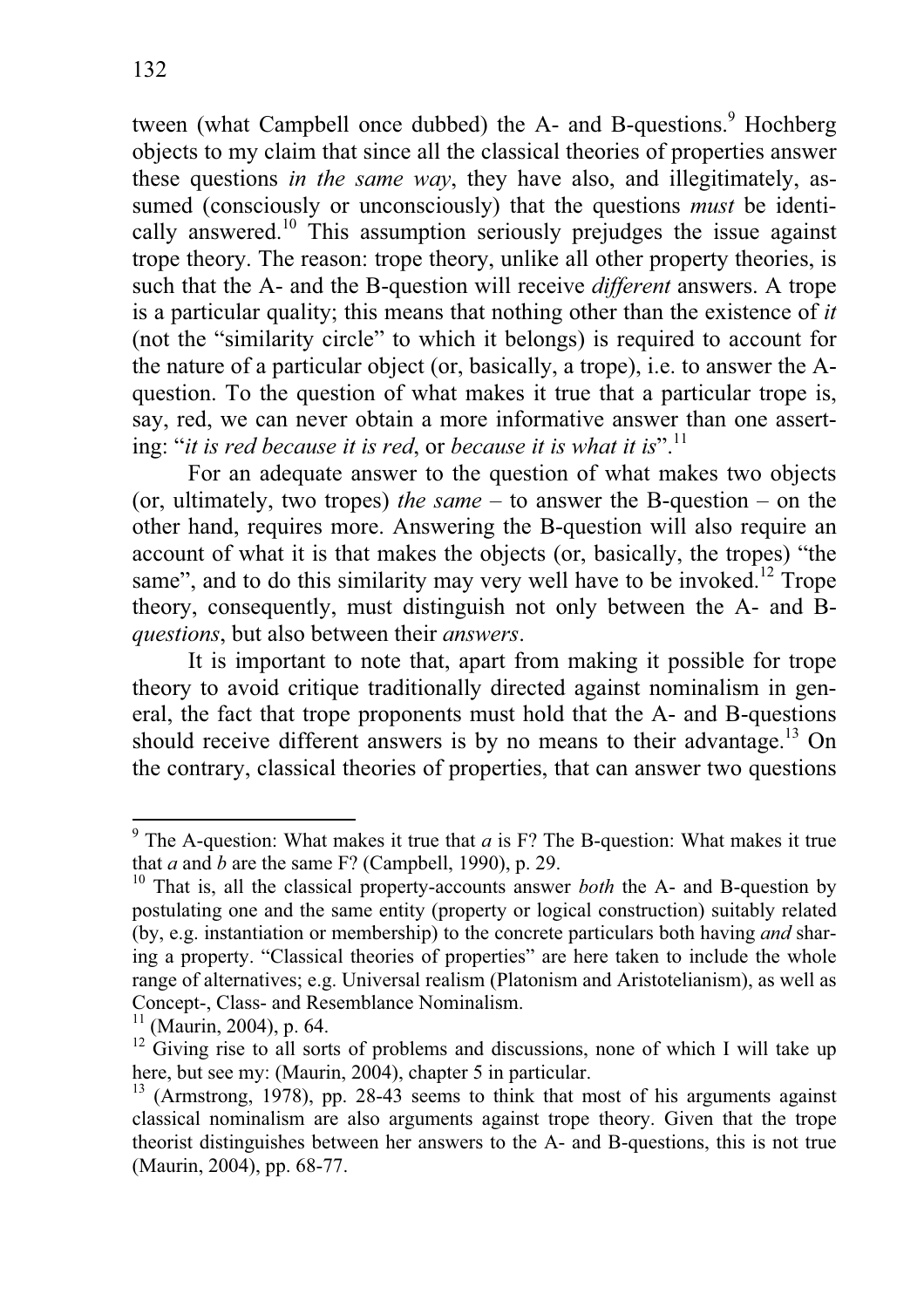for the price of one, appear both simpler and theoretically more economical (not to mention respectful of linguistic form). The point of emphasising that the two questions are in fact distinct is not, then, to argue that trope theory's structural difference from rival theories makes it in any way the superior theory. Still, this seems to be how Hochberg, wrongly, interprets it. He points out that (p. 31):

The questions go together [for universal realism] because one naturally develops arguments for universals by starting with two things of the same kind. /--- / If one looks at the history, perhaps from a different perspective than Maurin's, one finds her attempt – which follows a common strategy in philosophical disputes – to show that the realist isn't clear about the difference between different questions – is misguided.

It is true, naturally, that if you hold, e.g. a universal realism then, although the A- and the B-question will be offered the same answer, this does not entail that they are not recognised as essentially distinct. Yet as well as recognising that the questions are distinct, one ought to recognise that so are possibly their answers. It is unwillingness to recognise *this*, which characterises much critique directed against trope theory. Critique that is therefore wrongfully based on the assumption that trope theory, *as* other theories of properties, must provide identical answers to the A- and the Bquestion. An example of critique of this kind is in fact offered by Hochberg just a few pages further on, where he continues (pp. 35-36):

…the focusing on the A and B questions being different is misleading. For, if one is serious about the problem of universals, one faces the B question as soon as one answers the A question. That is why we cannot forget that Russell assumed the tropist's answer to the A question – that qualities were particulars – in order to argue against the tropist's view by then raising the B question.

Hochberg's general charge of my misusing my assumptions is to a great extent based in his particular dissatisfaction with some of the assumptions used. This is obvious when he objects that (p. 18):

Of course one must start somewhere and cannot offer arguments for everything. The questions that arise are about where we start and how we employ the postulates we start from. Furthermore, to postulate or assume something does not license merely repeating the assumption in response to an objection – especially an objection that claims that while one postulates that tropes are "simple" entities they are employed in ways that indicate they are not really simple.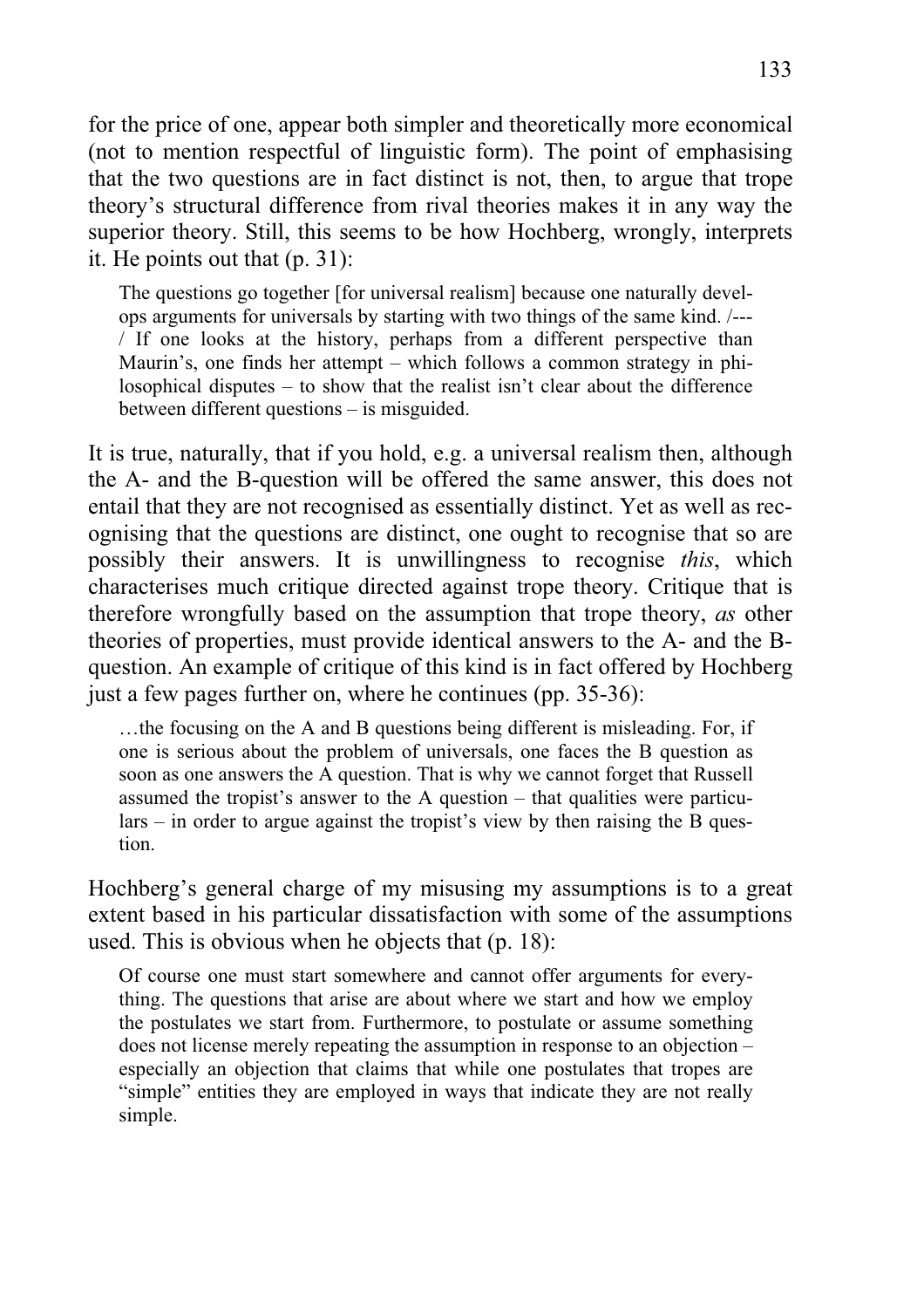Hochberg is not the only one suspicion of how I make use of the particular "assumption" that tropes are simple entities. In a recent review, Trettin argues: 14

The pronounced hypothetical or even constructivist framework seems to be more problematic, because it can have an immunising function concerning critique: At times Maurin just reminds possible critics of their 'obligation' to respect the assumptions of her theory. Of course, some assumptions have to be laid down to start any theory, but these should be good enough to be respected by all without comment. If some of those belong to the core of controversial debates, it simply is not a good enough assumption or axiom of one's theory, *as is the case with whether tropes are simple or complex*.

Apart from the fact that I believe that *no* assumption can "be good enough to be respected by all without comment", the above objections indicate my failure to communicate the following: the simplicity of the trope is *not* assumed – it *is* argued for. The existence of *tropes* is assumed and I must admit that I do *say* that, thereby, the existence of something that is *abstract*, *particular* and *simple* is assumed. The reason for this, however, is that (in a sense to be explained): to hold that tropes exist *must be* to hold that something that is abstract, particular *and* simple exists. For trope theory would not constitute an original theory, a novel alternative to preexisting views on properties, if tropes were not simple entities. This is why: to an entity characterised as being both abstract and particular two options are open: it is either complex or it is simple. The relevant question here is what the alternative according to which the "abstract particular" is complex entails in terms of ontology. According to Chris Daly, to be a complex "abstract particular" is to be (or is at least compatible with being) a *substrate instantiating a universal* (or, as Armstrong would call such an entity, a *state of affairs*).<sup>15</sup> States of affairs, I agree, may very well be characterised as *abstract particulars* – especially considering what Armstrong has had to say about the "victory of particularity".<sup>16</sup> Nevertheless, if being a complex "abstract particular" amounts to being a substrate instantiating a universal then, also, tropes cannot be complex. For, obviously, to hold that there are substrates instantiating universals is not, first, to hold that "tropehood" is a fundamental category. Rather, it is to hold that there are *two*

 $14$  (Trettin, 2004a), p. 152, my italics.

 $15$  (Daly, 1997), pp. 141 f. Daly also argues that any argument for simple tropes will be an argument for complex tropes so that there will exist no rational reason for holding that there are simple tropes. I argue against this in: (Maurin, 2004), pp. 12-14.

 $^{16}$  (Armstrong, 1978), p. 115.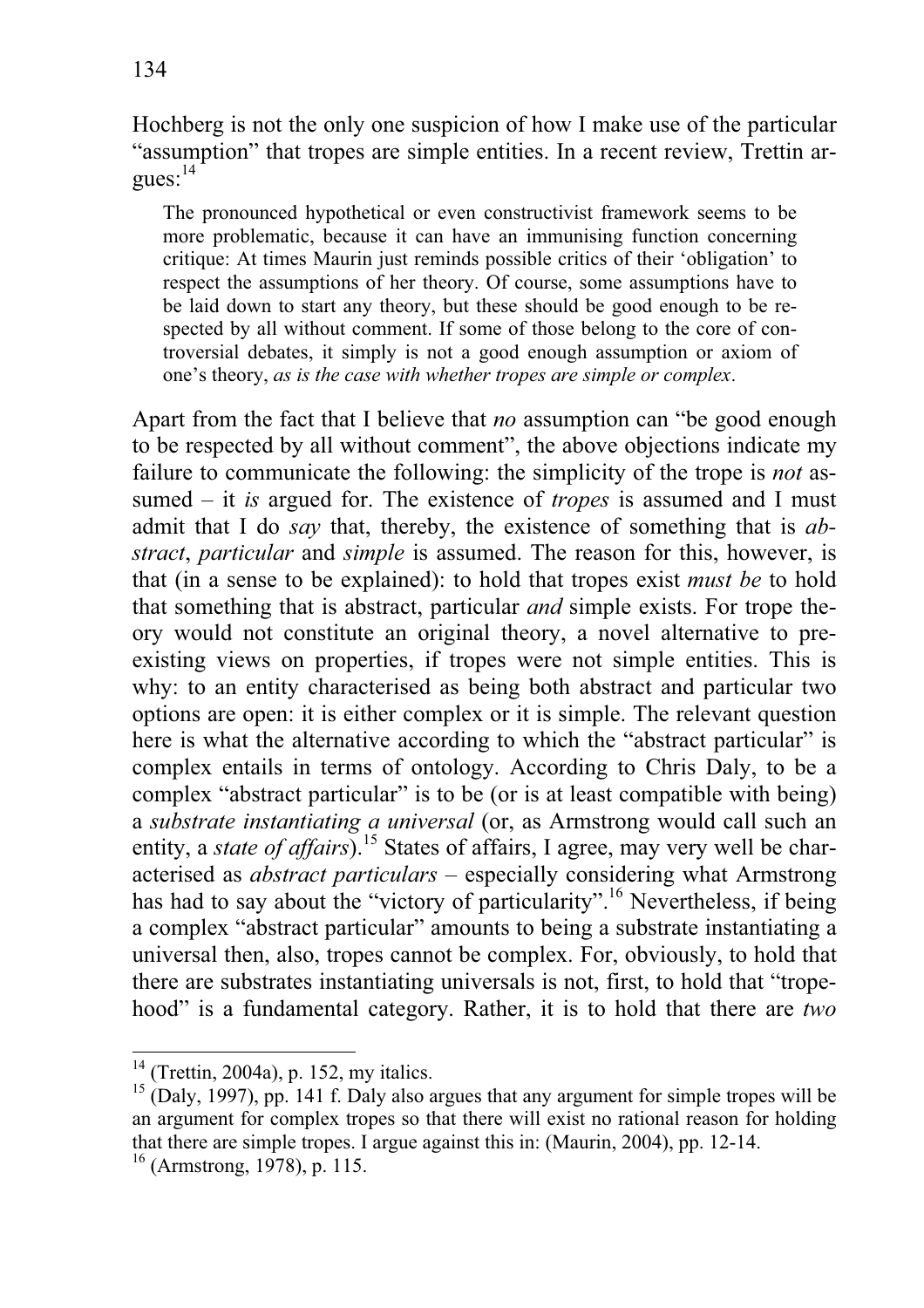fundamental categories (substrates and universals), which join to constitute a further category (of states of affairs). Second, theories of universals, theories of substrates and theories of states of affairs already exist as well developed theories. What would be gained by now referring to these theories as "trope theories"? Obviously nothing. Is there any other way in which to ontologically characterise a complex abstract particular that avoids these consequences? Yes, one such alternative would be to hold that tropes are complex in the sense that they consist of more than one simple abstract particular. But this merely postpones characterising the trope as a simple entity – for, ultimately, the nature of these complex tropes will boil down to the nature of their ultimate constituent simple tropes. A third, and I believe final, alternative is this: the trope is complex in that it consists of a substrate instantiating a particular quality. Now, *this* does seem to present a novel theory of what we might call "complex tropes". Disregarding here the familiar problems associated with the "nature" of substrates, this alternative, it seems to me, still does not get rid of simplicity. For, what is the nature of the particular quality instantiated in the substrate? It must be qualitative (or abstract) in order to be able to "nature" the substrate. It must be particular, or we are back with Daly's alternative. It must be simple, or we will end up in endless regress. Simple tropes have sneaked in the back door! A trope, therefore, if it exists, exists as a simple entity.

To Hochberg, though, the trope's tripartite nature is a mystery comparable perhaps to that of the holy trinity. Consequently, much of his critical efforts have been aimed at disproving the possibility of thus characterising it. I am very well aware of, and take seriously, the doubts and objections occasioned by the special nature of the trope. Yet I hold that these are not conclusive objections. Rather – and here Hochberg might want to claim that I once again misuse my assumptions – I claim that these objections arguably beg the question against trope theory by departing from, and treating as obvious, principles the acceptance of which prematurely disqualify even the possibility of tropes. Here, consequently, Hochberg's reasons for charging me with misusing my assumptions are based on beliefs with which I strongly disagree, rather than in mere misunderstanding. In the following sections, I will explain how and why.

What is so problematic about the special nature of tropes? Simply put; tropes, on my account, are (and *must be*) simple – yet, according to Hochberg, they are (and *must be*) employed in ways which require them to be complex. This is *not* the linguistic problem identified by Trettin:<sup>17</sup>

 $17$  (Trettin, 2004a), pp. 155-156.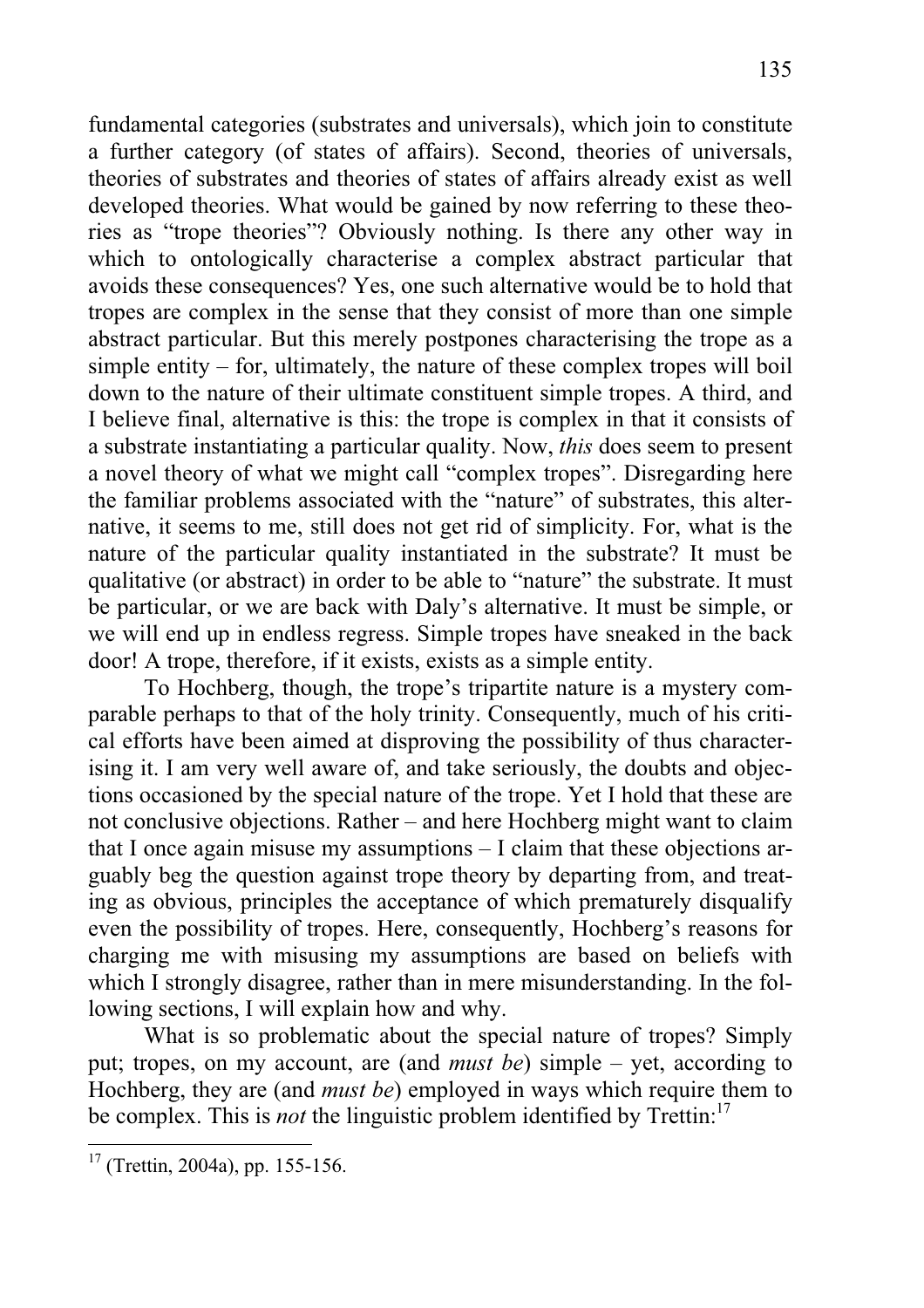But are tropes really 'simple'? Isn't the tripartite characterisation of tropes as 'simple', 'particular' and 'qualitative' – already to be found not only in Maurin, but in many others – a puzzling indication of non-simplicity? Unfortunately, trope theorists have done a lot to give the impression that tropes are more than just one quality, especially by talking about 'tropes and their natures' or about the trope's particularity on the one hand, and its quality, on the other. No wonder that critics take this loose talk as evidence for their objections.

No wonder, *I* say, that such linguistic confusions arise. For "loose talk", when it comes to tropes and trope theory, is *unavoidable*; given the nature of tropes it is impossible for trope talk to "respect" linguistic form.18 If the problem discussed by Hochberg were only one of confusing linguistic usage with ontological character then there would be no problem left once these confusions were discovered and disentangled. Unfortunately, it is much more serious than that. Hochberg's problem should also be distinguished from another "problem", identified by Eric Funkhouser in a recent review. He asks<sup> $\cdot$ 19</sup>

…she [Maurin] claims that tropes are qualitatively simple/…/But this fails to convince. Why *can't* tropes have qualitative parts – e.g. color-tropes have hue-parts, saturation-parts, and brightness-parts?/.../And if no parts are 'proper parts' of other tropes, how are we to understand mereological sums of tropes?

The questions posed by Funkhouser are, I believe, clearly misguided. First, because if tropes are qualitatively complex in the sense imagined by Funkhouser they must, as I argue above, be regarded as complexes of *more fundamental tropes*. Of course, complexes of this kind we may call *tropes* – but they are tropes only in a secondary sense. I therefore prefer to call them *complexes of tropes* (or *compresent tropes*) although I do not think much hinges on our choice of terms here. Second, even if "no parts are 'proper parts' of other tropes", mereological sums of tropes will pose no special problem. Mereological sums of tropes are just that: mereological sums of tropes. Again, one might choose to call also mereological sums of tropes

<sup>&</sup>lt;sup>18</sup> For another example of how trope theory necessarily "disrespects" linguistic form, consider: "*a* is F" which, according to the theory, is made true by the existence, "in" *a* of *particular* trope  $f_1$ . Some think that this is a high price to pay for trope theory, but I actually consider it, not so much a cost as in fact (at least to some extent) a benefit. See my (2004), chapter 4 (on how I regard the relation between linguistic and ontological form).

 $19$  (Funkhouser, 2004).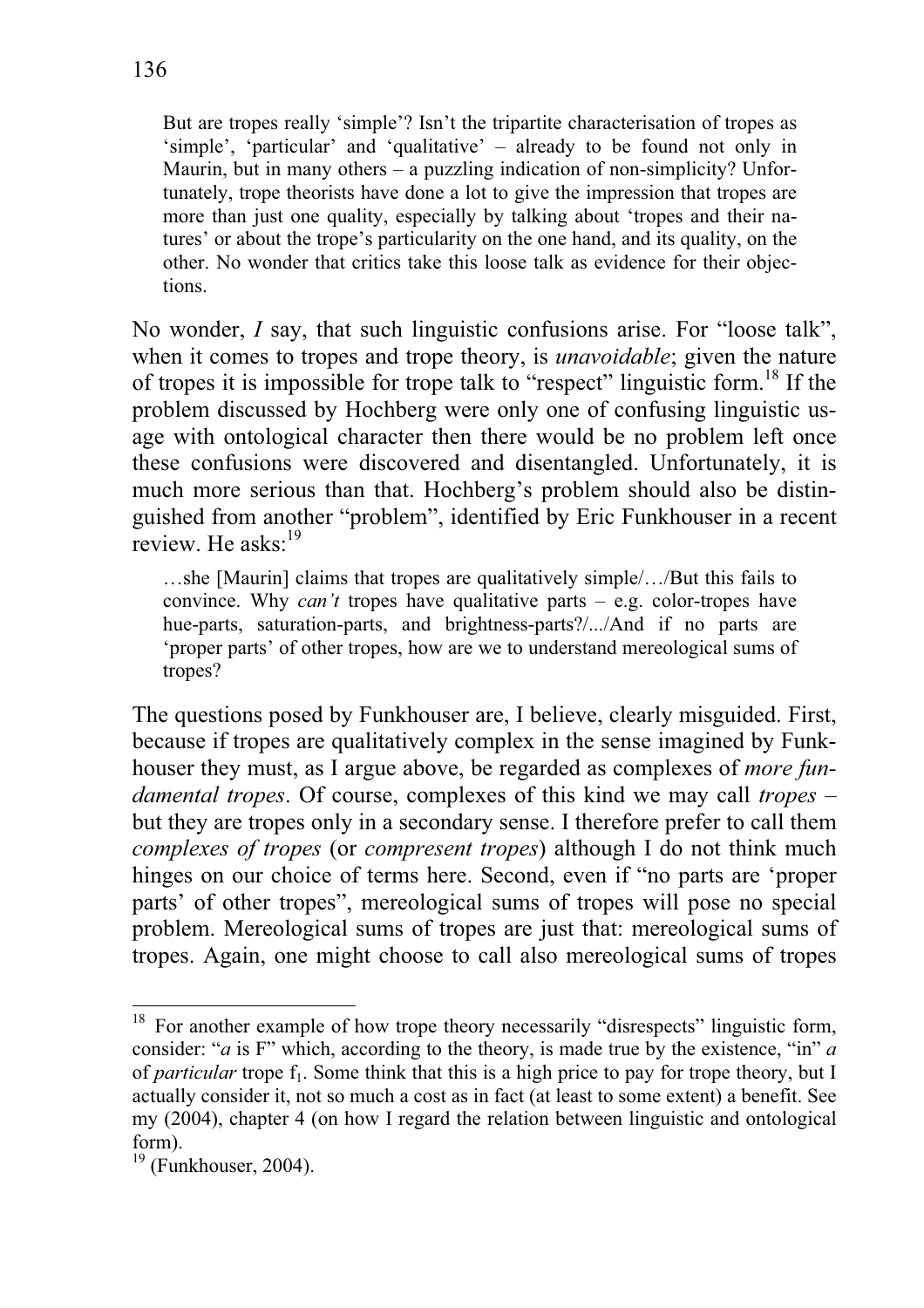"tropes" but this is merely a question of terminology. No matter what we call Funkhouser's complex tropes, we will still have to admit the existence of the kind of simple tropes that presumably give rise to the problem we may now refer to as the "problem of unholy trinity".

## *The unholy trinity of tropes*

So why does Hochberg think that simple tropes *must* be treated as if complex? A first answer is this: If tropes are abstract, particular *and* simple then two exactly similar tropes are numerically distinct and qualitatively the same, yet neither distinction nor sameness is separately grounded *in* the tropes. Hochberg finds nothing odd in general about a variety of basic facts being true of one simple entity; it is with this particular combination he struggles. He says (pp. 23-24):

In short, though I willingly grant the assumption that diverse tropes are simply different – what I fail to see is how diverse tropes are of the same kind if they are said to "be their natures."

That tropes should be such that they can be "just different" yet "just the same" is, according to Donald Brownstein (another early critic of tropes) "the central mystery and dogma" of trope theory.<sup>20</sup> Before explaining how and why this appears mysterious, as well as how and why I think appearances may here be deceiving, I want to consider two ways in which, perhaps contrary to first impression, the "mystery" *cannot* be dissolved.

First (and, given my previous claims, naturally) you will not be able to avoid mysterious trinities by retracting the claim that tropes are simple entities; trope theory *must* include simplicity among the trope's characterising traits. $^{21}$  Furthermore, you will not be able to dissolve the mystery by holding that the sameness of tropes must not be grounded in some particular "constituent" *in* them in order to acquire a ground separate from that of their distinction, since the sameness of tropes may be distinctly grounded

 $20$  (Brownstein, 1973), p. 47.

<sup>&</sup>lt;sup>21</sup> However, looking at standard introductions to trope theory this might look like a promising alternative – such introductions often stress that trope theory is original in as much as it introduces an entity that combines *particularity* with *abstractness* in a manner never previously thought of. It is by combining characteristics that have normally been considered apart that the theory is said to solve or avoid many longstanding problems in the property-philosophical debate (such as the introduction of "mysterious" universals or "blobby" concrete particulars). Simplicity is almost never discussed in these circumstances.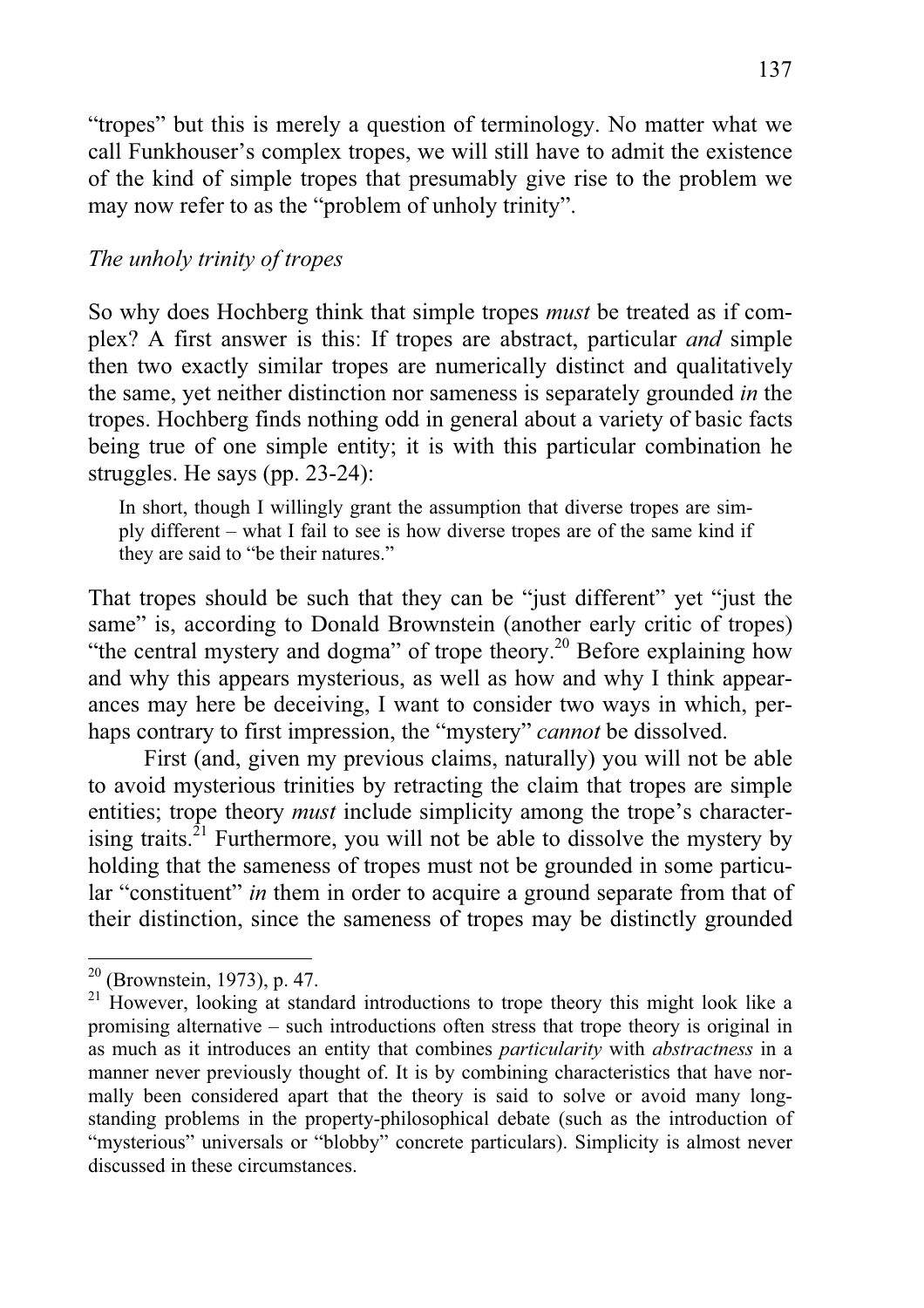in some *relation* holding between tropes that are the same. It cannot be dissolved in this way for there is ample reason to hold that the sameness of tropes cannot thus reside "outside" of tropes that are the same. I have discussed these reasons in detail elsewhere, and space does not permit me to repeat myself here.<sup>22</sup> There is space enough, however, to state without argument why sameness must be grounded *in* tropes that are the same. Sameness (or, perhaps better, resemblance) is an internal relation, i.e. a relation the existence of which follows necessarily given the nature of the entities related. Since tropes are *simple* entities, furthermore, their resemblance will follow necessarily merely given their existence (tropes, remember, *are* their nature rather than have a nature). Resemblance may be understood in one of two ways: either as a pseudo-addition or as a genuine relation-trope. Understood as a pseudo-addition, resemblance is seen as a "free lunch", i.e. it is considered as something we need not add to our ontological inventory list.<sup>23</sup> If resemblance is a pseudo-addition, consequently, the sameness of tropes (as well as their distinction) remains grounded *in* the related tropes. Understood as a trope, resemblance will generate infinite and, many say, *vicious* regress. Contrary to popular opinion, I do not think that the resemblance regress facing trope theory is necessarily vicious, but whether or not it is makes no difference here. For whether or not the resemblance of two tropes entails the existence of a resemblance-trope (or even an infinity of resemblance-tropes), their resemblance will be ultimately determined by their nature (i.e. their existence). Resemblance, once again, will be grounded *in* the tropes and the problem of "unholy trinity" can be formulated after all.

The problem can now be formulated as a kind of *reductio*, as follows:

(Exactly similar) tropes exist.

That is, something that is particular, abstract *and* simple exists.

Therefore, exactly similar tropes are (must be) such that similarity and distinction, respectively, lack separate grounds.

But this is *not* possible.

(Exactly similar) tropes do not (indeed cannot) exist.

 $22$  For a detailed argument, see my: (2004), chapter 5.

<sup>&</sup>lt;sup>23</sup> Hochberg points out that there is something strange about non-existent pseudoadditions. If exact resemblance is a pseudo-addition, he queries (p. 35) "what is it that is composed of exactly similar tropes – nothing?" Basically, I believe that how one regards free lunches in ontology will boil down to how strong one's sparse ideals are and, more importantly, what one's views on truth-making are.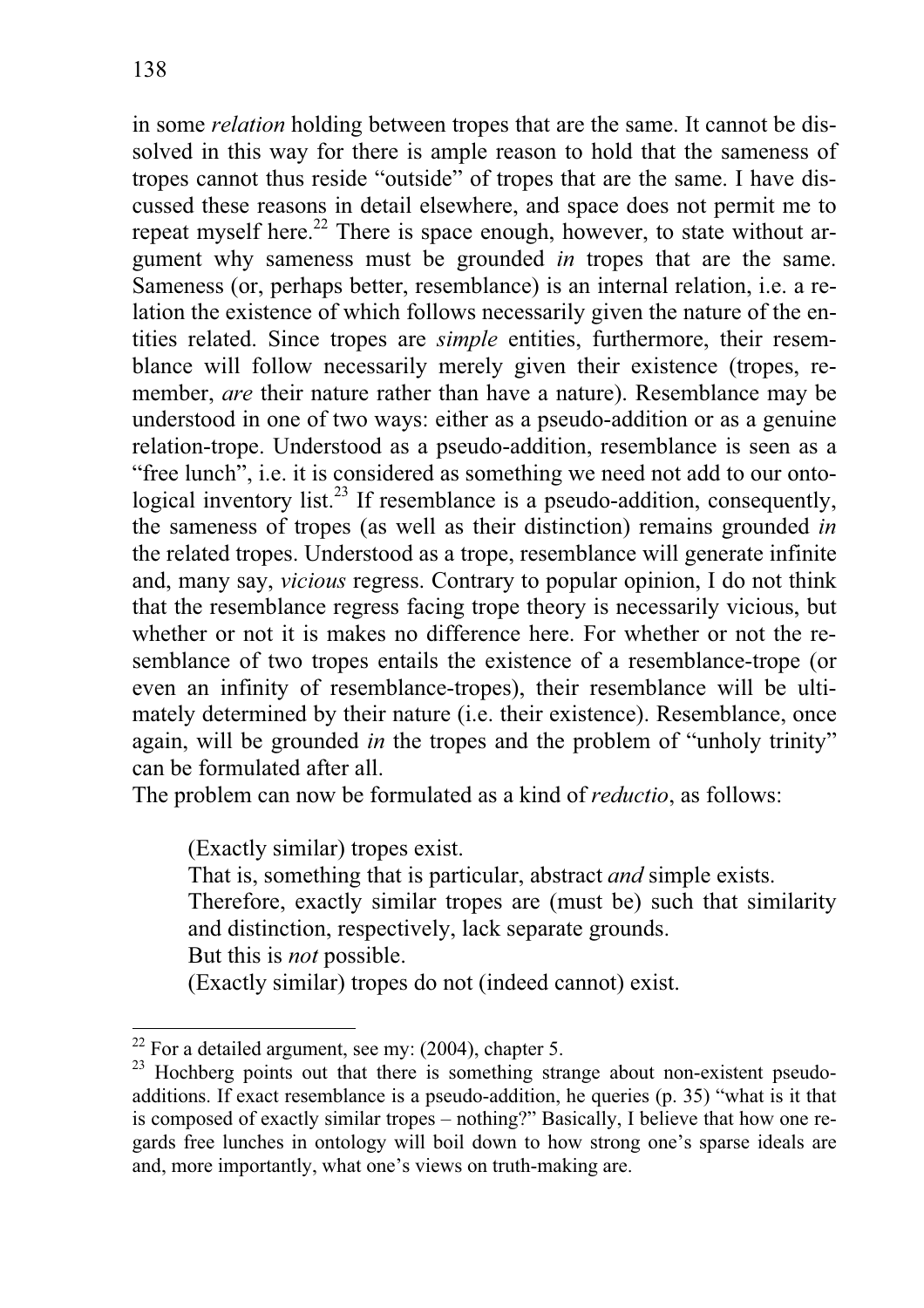An argument of this kind, I claim, will always rest on holding as necessarily true some general principle. Historically we find at least two principles that in this way prohibit the existence of tropes: "Leibniz's principle" which holds that "*Indiscernibility* implies *identity*" and "Bradley's principle" according to which "*Distinction* implies *difference*".24 If these principles are true, trope theory must be false, for each principle *requires* the existence of separate grounds *in* the tropes for their distinction as well as for their unity. Both of these principles are, however, plausibly disputable in at least two ways: the trope proponent may inquire, first, on what grounds the principles are said to be *necessary*, or she can, second, argue that the most plausible interpretation of the principles is, contrary to first appearances, one that is *compatible* with the existence of tropes.

The first option involves demonstrating that the principles are necessary because they are a necessary consequence of the truth of certain substantial theses concerning the nature of individuals and the nature of properties – theses that are contrary to those on which a theory of tropes rests. Here the theses of interest are: (i) properties are universal, and; (ii) individuals are bundles of properties. For, as noticed by Armstrong, it is only if individuals are bundles of universals that "Leibniz's (as well as Bradley's) principle" is a necessary truth.<sup>25</sup> However, Armstrong continues, "on no interpretation does it appear to be a necessary truth". Armstrong, who is convinced of the truth of (i), therefore goes on to deny (ii). The trope theorist, on the other hand, will have to deny (i), but can accept (ii) (although she does not have to). It may be objected that it is not the principles that presuppose the truth of these theses but rather the other way around (i.e. it is the nature of individuals and properties that is a consequence of the truth of the principles). If so, this would have the unhappy consequence of making properties necessarily universal and individuals necessarily bundles – a consequence few metaphysicians would want to accept. Moreover, if not these ontological theses, then *what* supports the necessary truth of the principles? Unless some independent support can be identified, the only alternative left seems to be to hold that the principles are self-evidently true,

 $24$  (Leibniz, 1956) § 26f. (Bradley, 1922), pp. 662-667. Bradley's and Leibniz's principles are equivalent although Leibniz seems to have intended his principle to be interpreted as an ontological principle while Bradley intended his as epistemological. I have no real quarrel with the epistemological version of the principle; it is its ontological reading that is relevant here.

 $25$  (Armstrong, 1978), p. 91.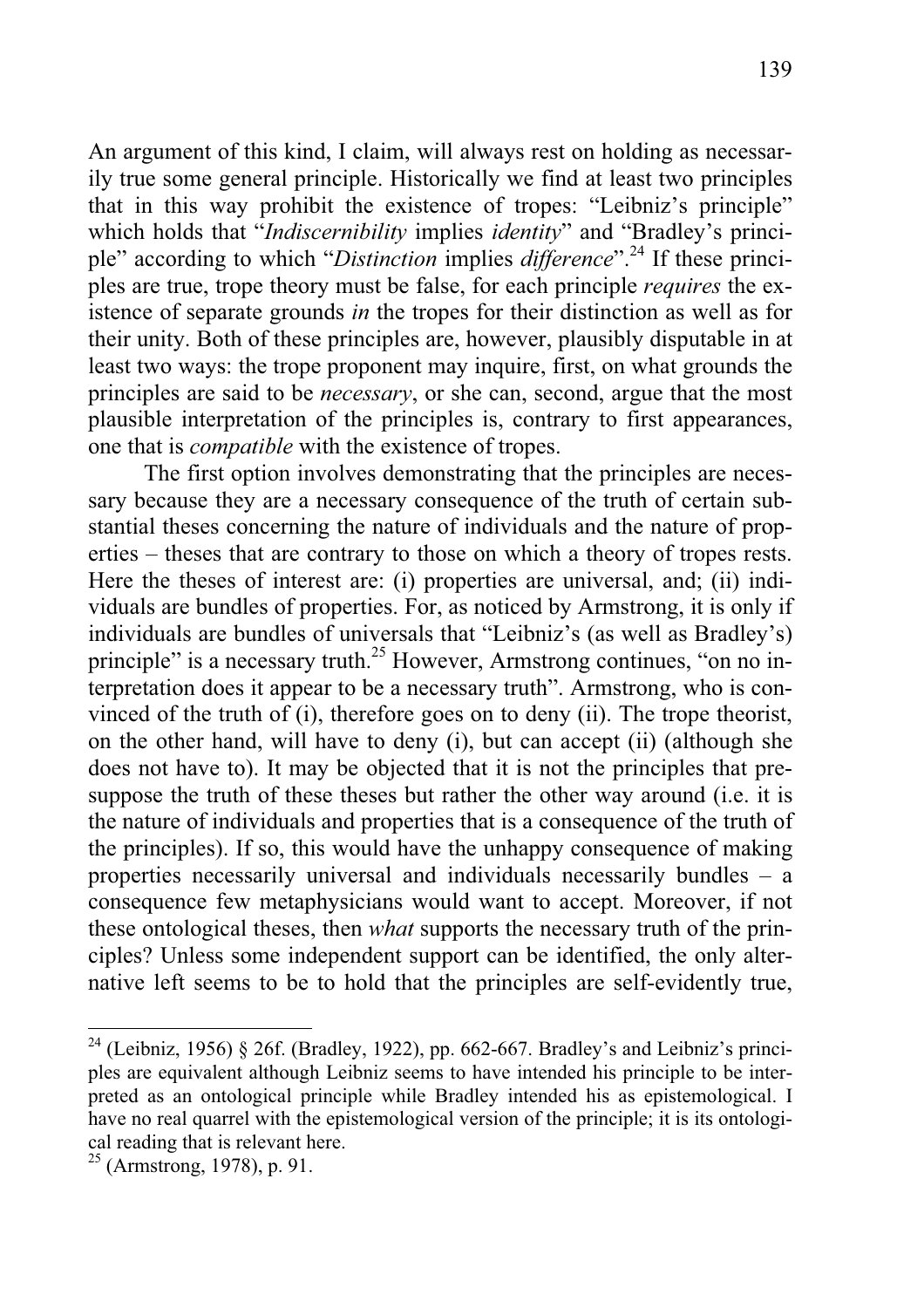which they are obviously not. If they were, we would be unable so easily to imagine the existence of exactly resembling tropes.

The second option was to argue that the most plausible interpretation of the principles is one that is *compatible* with the existence of tropes. The interpretation in question should here be one that includes not only "internal" but also "external" characteristics among the kinds of quality which, if "the same" entail identity.<sup>26</sup> Once again, the *reductio* will thereby fail and it seems as if neither principle can be used as the basis for an argument against the possible existence of exactly resembling yet distinct tropes.

There is, however, a third principle that is not as easily dismissed. This principle plays a vital part in what Hochberg refers to as a "formidable" argument against trope theory (p. 39): $27, 28$ 

Let a basic proposition be one that is either atomic or the negation of an atomic proposition. Then consider tropes t and t\* where "t is different from t\*" and "t is exactly similar to t\*" are both true. Assume you take either "diversity" or "identity" as primitive. Then both propositions are basic propositions. But they are logically independent. Hence they cannot have the same truth makers. Yet, for a trope theory of the type Maurin espouses, they do and must have the same truth makers. Thus the theory fails.

<sup>26</sup> Adopting this alternative would unfortunately force the trope theorist to accept as necessarily true that, although for the most part distinct tropes may occupy the same space-time region, this is not true for exactly similar tropes. Hochberg points out, in discussing this "axiom"; "It would of course be redundant to have two red tropes compresent, but why is it not possible?" I agree that it is unhappy to have to add this as an axiom to the theory – for that reason I prefer the first option discussed above.

 $27$  Other versions of the argument appear also in (Hochberg, 1988 and 2001). (Campbell, 1990), pp. 68-70 refers to and attempts to answer a similar version of the argument which he attributes to (Moreland, 1985). An argument based on, yet slightly different from, Hochberg's has recently been presented by Armstrong (forthcoming).

 $28$  A few comments on how Hochberg chooses to express his argument: First, Hochberg expresses the propositions in terms of "difference" and "similarity". This is unhappy; I would prefer using "distinction" rather than "difference" to express the first proposition ("difference" is too qualitative to express what it is meant to express). Second, I fail to understand what is meant by pointing out that, if we (p. 39) "take either "diversity" or "identity" as primitive. Then both propositions are basic propositions." I agree that the propositions are both *basic*. But am I to take Hochberg's comment to mean that they are basic because one is atomic and the other is its negation? If so, no wonder they cannot have the same truth makers. I take both propositions to be basic (in Hochberg's sense) because they are both *atomic* – not because one is atomic and the other is its negation. However, pointing this out does not affect the strength of the argument.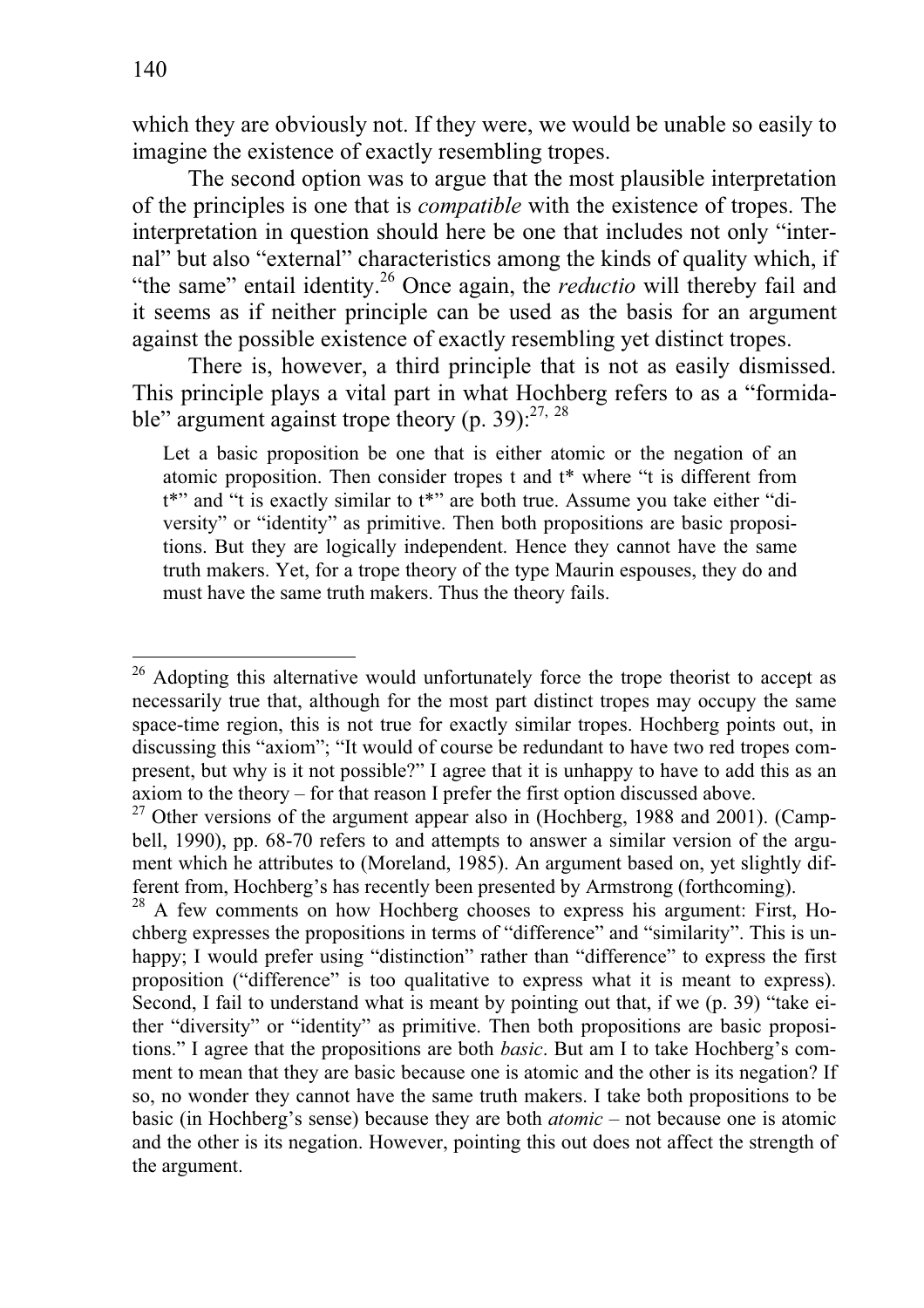Again, Hochberg claims, refusing to provide separate grounds for distinction and sameness respectively gives rise to problems. The trope theorist *must* say that what makes true "t is different from  $t^*$ " and "t is exactly similar to  $t^*$  is the same thing: tropes t and  $t^*$ . This is problematic, as it seems to imply that the trope theorist must violate the following principle:

"Hochbergs Principle": Logically independent basic propositions must have distinct truth makers.

As stated, this principle looks more than reasonable, and so Hochberg has set the trope theorist a serious challenge indeed. A challenge that I believe can be met although at considerable cost to trope theory.

Hochberg rightly points out that at least some of the things I have had to say about his argument in the past have been misguided. At one point, for instance, I say: $^{29}$ 

Notice also that even on the alternative according to which logically independent propositions *can* have the same truth-makers it is essentially a verbal question whether we wish to continue treating them as logically independent. If 'being logically independent' means 'having distinct truth-makers' then surely they are not logically independent.

But, says Hochberg, to hold that "it is a verbal question as to whether the sentences are logically independent" because "it is a matter of deciding whether 'being logically independent' means 'having different truthmakers'" is simply false. I agree – this is truly not a *verbal* question and so my earlier treatment of Hochberg's argument has, at least in this sense, failed to appreciate exactly how substantial the argument in fact is. The "rub" is, of course, "Hochberg's principle". Must the trope theorist give up this principle altogether? If yes, with what justification? If no, how exactly does she propose to keep it?

Mulligan, Simons and Smith seem to be giving up the principle altogether when they claim that: $30$ 

We conceive it as in principle possible that one and the same truth-maker may make true sentences with different meanings: this happens anyway if we take non-atomic sentences into account, and *no arguments occur to us which suggest that this cannot happen for atomic sentences as well.* 

Hochberg is violently opposed to this suggestion for, as he exclaims (p. 39):

 $29$  (Maurin, 2002), p. 115.

 $30$  (Mulligan, Simons and Smith, 1984), p. 296 (my italics).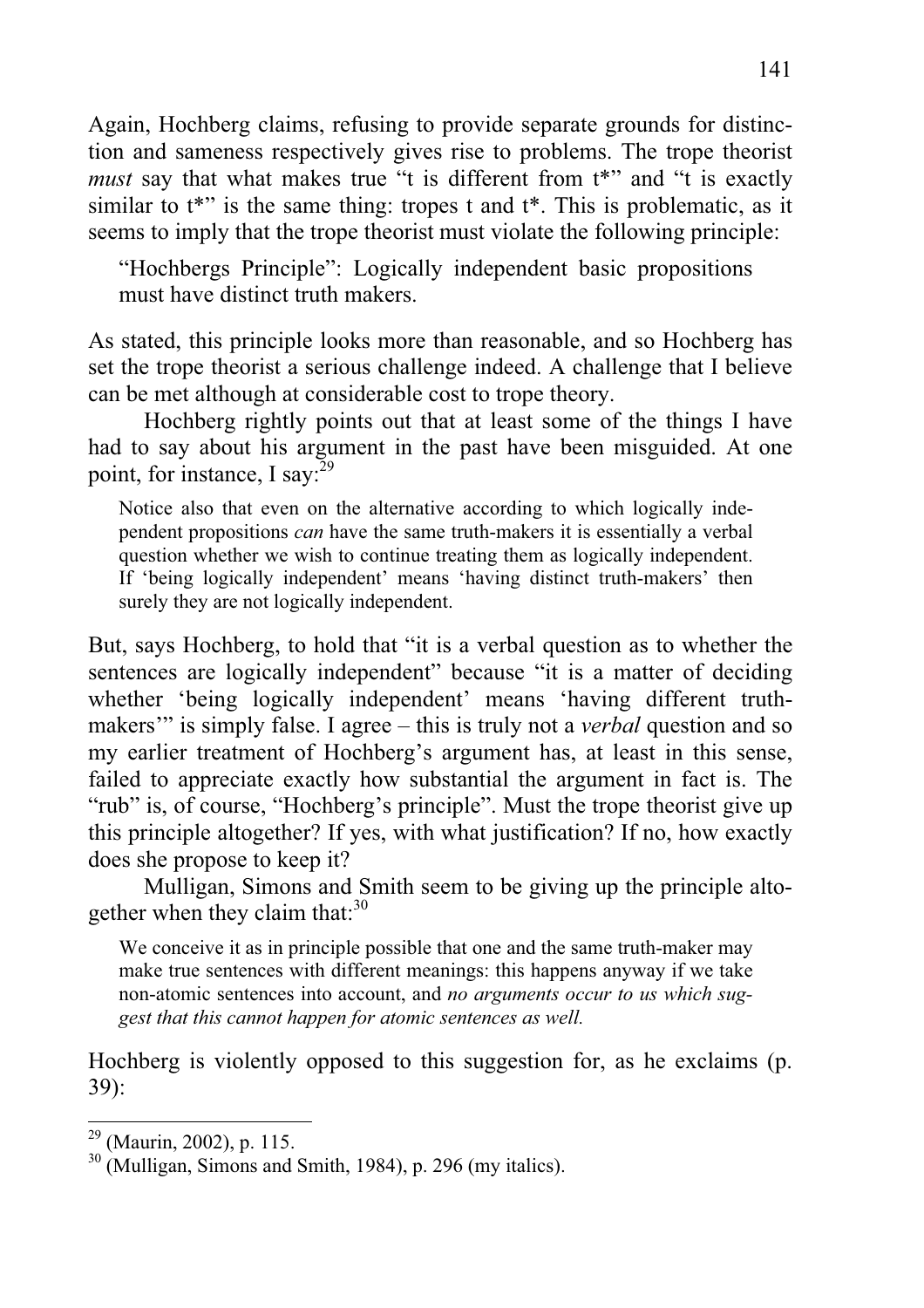In fact it is demonstrably false on a standard use of "logically." Given basic two propositions having the same truth makers, it is not logically possible for one to be true and the other false.

Therefore, he continues, "t is different from  $t^*$ " and "t is exactly similar to t\*" are not logically independent. Given the intuitiveness of "Hochberg's principle", the burden of proof is now on the trope theorist, and it is not enough to say that the principle should be rejected since "no argument occurs to us" for why it should not. More is definitely needed. The best explanation of why trope theory may, with justification, reject "Hochberg's principle" in general and still embrace a modified version of it has been provided by Fraser MacBride in a different context. MacBride hits Hochberg with something I am sure he knows will hurt – he hits him with Russell:<sup>31</sup>

Russell famously exhorted us to maintain a 'robust sense of reality' when engaged in ontological enquiry. This attitude is evidenced here when Russell insists that it is the same "external fact" that makes "*A* is before *B*" and "*B* is after *A*" true /…/ [This] suggests that Russell – far from being guided by Hochberg's principle that logically independent statements require distinct truthmakers – in fact rejects this conception. For the statement that "*B* is after *A*" no more logically follows from "*A* is before *B*" (without the aid of an additional meaning postulate) than "S $(b,a)$ " logically follows from "S $(a,b)$ ".

The fact that Russell here refers to a "robust sense of reality" does, I think, clearly indicate the direction in which a solution to the problem should be sought. For basically, I suggest, whether or not one believes that there is some way in which trope theory can be consistently formulated will depend on one's fundamental views on how the logical form of language relates to the ontological form of the world. MacBride clearly illustrates this in his discussion of the notion of logical independence employed in "Hochberg's principle". For, he argues, Hochberg seems to conceive of this notion in a purely *formal* sense. In a *material* sense " $S(a,b)$ " and " $S(b,a)$ " are *not* logically independent. For, MacBride notes:<sup>32</sup>

...it is not possible for "S $(a,b)$ " to be true and "S $(b,a)$ " false, nor for "S $(a,b)$ " to be false and " $S(b,a)$ " true.

Formally " $S(a,b)$ " and " $S(b,a)$ " *are* logically independent: to formally deduce " $S(a,b)$ " from " $S(b,a)$ " the further conditional premise " $(\forall x)(\forall y)(S(x,y) \supseteq S(y,x))$ " is also required. Materially, on the other hand,

<sup>31 (</sup>MacBride, 2004), p. 189.

 $32$  Ibid.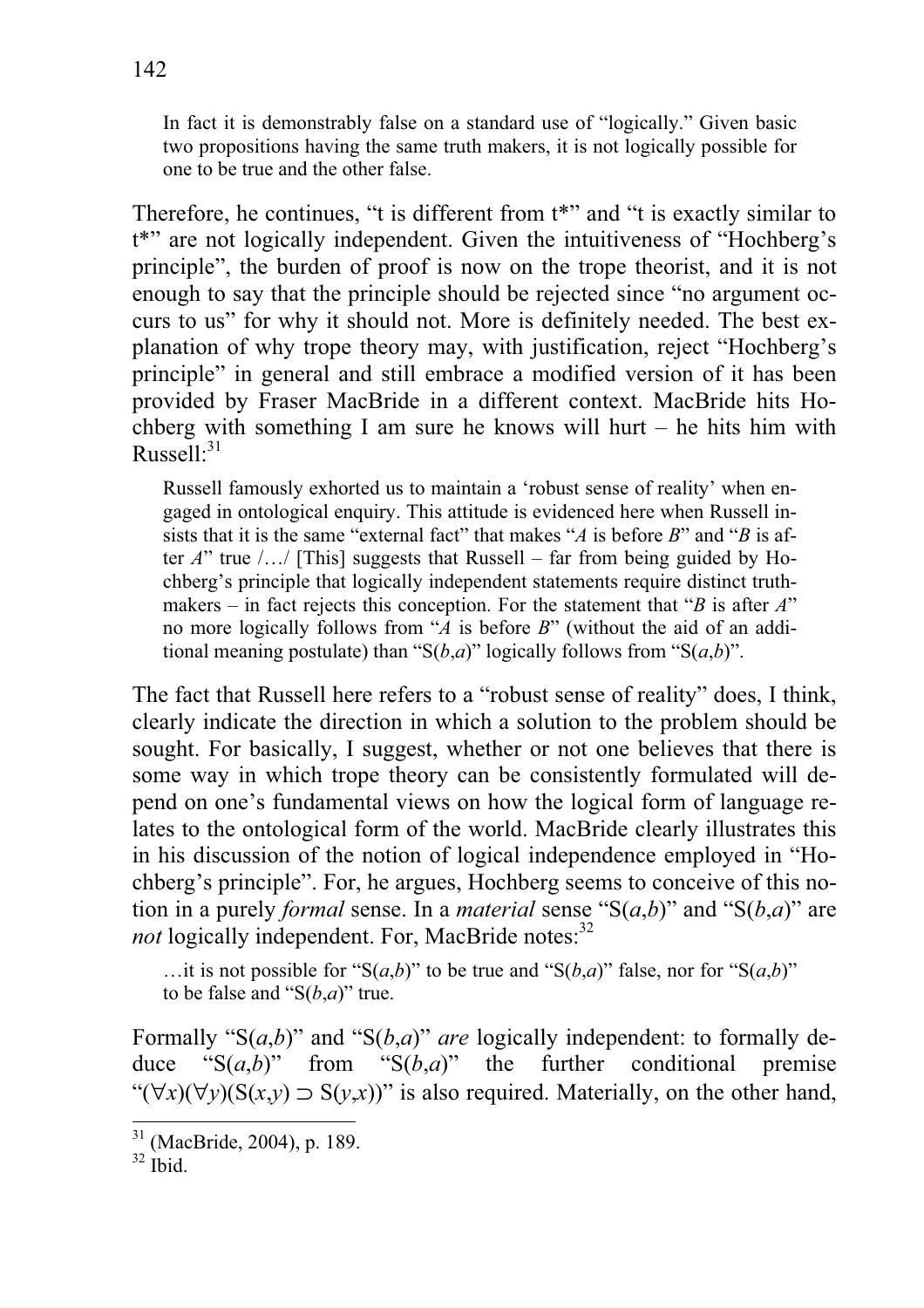they are *not*: it is *not* possible for it to be true that *a* is before *b* while, simultaneously it is false that *b* is after *a*. The burden of proof has now shifted to Hochberg. It is he who now needs to justify the assumption that it is statements that are logically independent in the *formal* rather than material sense that require distinct truth makers. This now seems to be the *less* plausible view, given that: $33$ 

…whereas the former notion concerns the kinds of transition that may be effected between sentences by the substitution of expressions, the latter notion appeals to what is possible quite independently of language.

Translated into the currently relevant context, "t is different from t\*" and "t is exactly similar to t\*" are formally independent: for, as for before and after, to formally deduce "t is different from t\*" from "t is exactly similar to t<sup>\*"</sup> would require the further conditional premise " $((\forall x)(\forall y)(``x$  is exactly similar to  $y'' \supset 'x$  is different from  $y''$ )). Materially, on the other hand, the propositions are arguably not independent. According to trope theory, logical and ontological form must therefore here come apart. As MacBride adds $\cdot^{34}$ 

Insofar as truth-makers are conceived as inhabitants of the world, as creatures that exist independently of language, it is far from evident that logically independent statements in the formal sense are compelled to correspond to distinct truth-makers.

Hochberg, in his answer to MacBride, has interestingly little to say on this matter (fundamental as it would seem that it is). Hochberg says:  $35$ 

MacBride challenges a principle that I employ – holding that logically independent basic sentences require diverse grounds (or makers) of truth /…/ I simply note that the connection between a basic sentence and its truth ground is established by a Carnap-style semantic rule. It is thus logical or formal in that sense /…/ If two logically independent basic sentences have the same truth ground then we allow one to be true and the other false while the truth ground that makes both true obtains or exists. The formal-material distinction does not change that, given that Carnap-style rules are involved.

What Hochberg says here makes it apparent that the problem is indeed, as suspected by both MacBride and myself, one of how one should regard the relation between the logical form of language and the ontological form of the world. Exactly how much does logical form reveal (how much must it

<sup>&</sup>lt;sup>33</sup> Ibid., pp. 189-190.

 $34$  Ibid., p. 190.

<sup>35 (</sup>Hochberg, 2004b), p. 206.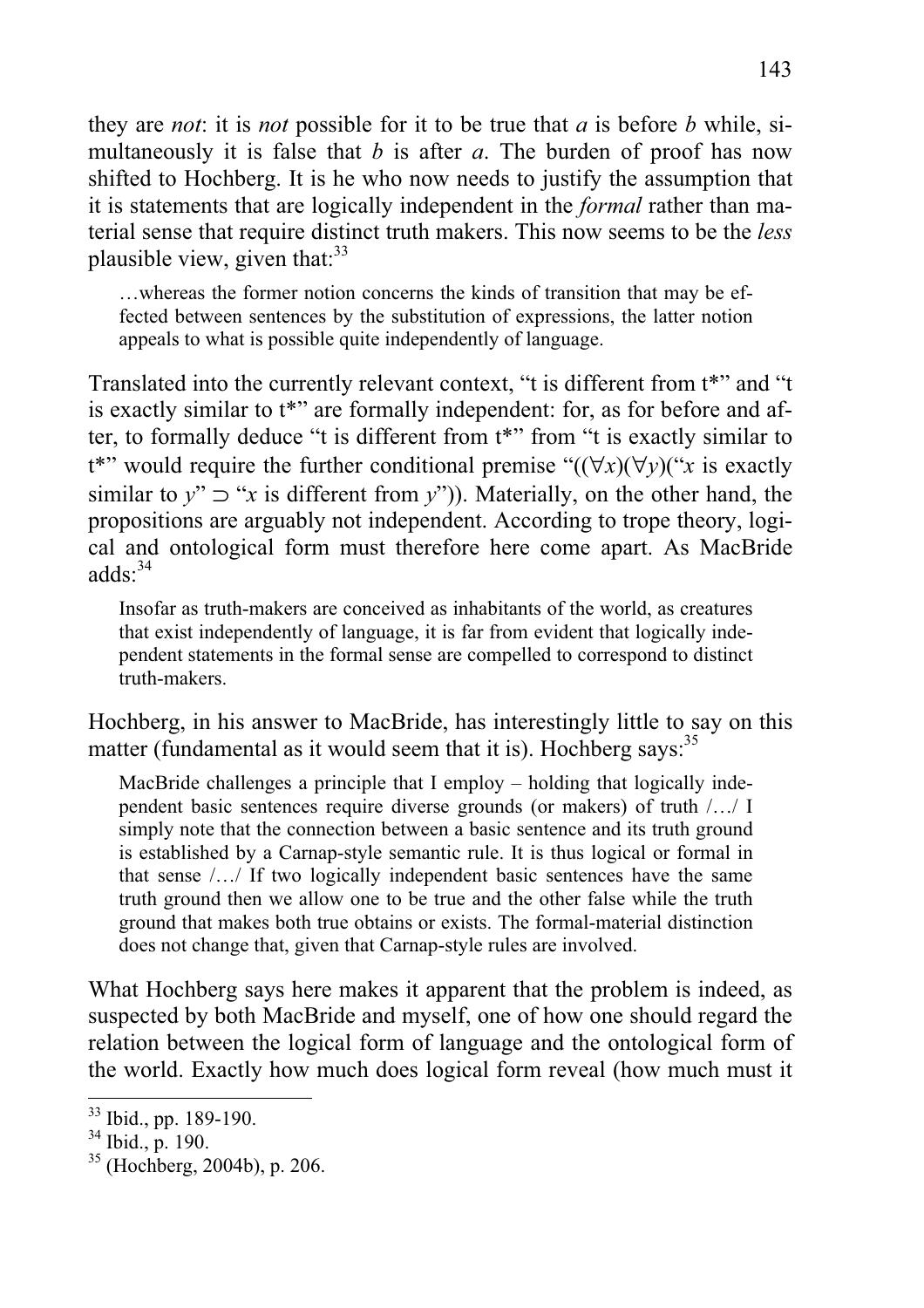reveal) about the ontological form of the world? Hochberg's willingness to use what he calls "Carnap-style semantic rules" to draw ontological conclusions tells me that he thinks the answer is "very much indeed". I must admit however, that my understanding of Hochberg's statement is seriously impeded by my failing to understand the exact nature of the rule to which he here refers. Particularities to one side, however: suppose Hochberg is right. That is, suppose that formally independent propositions *must* have distinct truth makers and that, given the involvement of Carnapstyle rules, the formal-material distinction will do nothing to change that. This is *not* to say that; logically independent propositions must have distinct truth makers *tout court*. It is to say that; *given* that you believe that what can or cannot make true certain propositions must be established by a "Carnap-style semantic rule", logically independent propositions must have distinct truth makers. Accepting the conclusion of Hochberg's argument, that is, not only implies accepting "Hochberg's principle" but also some very fundamental theses about what, how and why things can be said about the world based on our knowledge of language and linguistic form. There may be very good reasons to accept these theses, still the theses are undeniably much more controversial and open to debate than was the principle with which we began.

Hochberg's argument, we can now see, is truly "formidable" because it manages with great precision to pinpoint something of utmost importance. If you wish to argue that the world is a world of tropes, you must also accept as true a number of fundamental and highly substantial theses in metaphysical methodology. Put very generally, you must, to stay true to trope theory, become a rather quite radical "revisionary" metaphysician. To Hochberg, and many with him, this in itself might be enough to earn the argument the status of a *reductio*. To my mind, however, such a conclusion would require substantial additional argumentation. What is so inherently absurd about a revisionary approach to metaphysics? Nothing, I would say. The revisionary approach in fact strikes me as the most reasonable one. Embracing it is, however, not without complication. It requires the setting up of clear boundaries for what can and cannot be said or argued – no metaphysician wants to be charged with making up incredible, although admittedly consistent, fairytales! The tools required for setting up such a "not-too-speculative" revisionary metaphysics might already exist. There is some reason to believe that modern truth-maker theory and a keen appreciation of and respect for some of the boundaries set up by our best sciences could be some such tools. Much, very much, remains to be done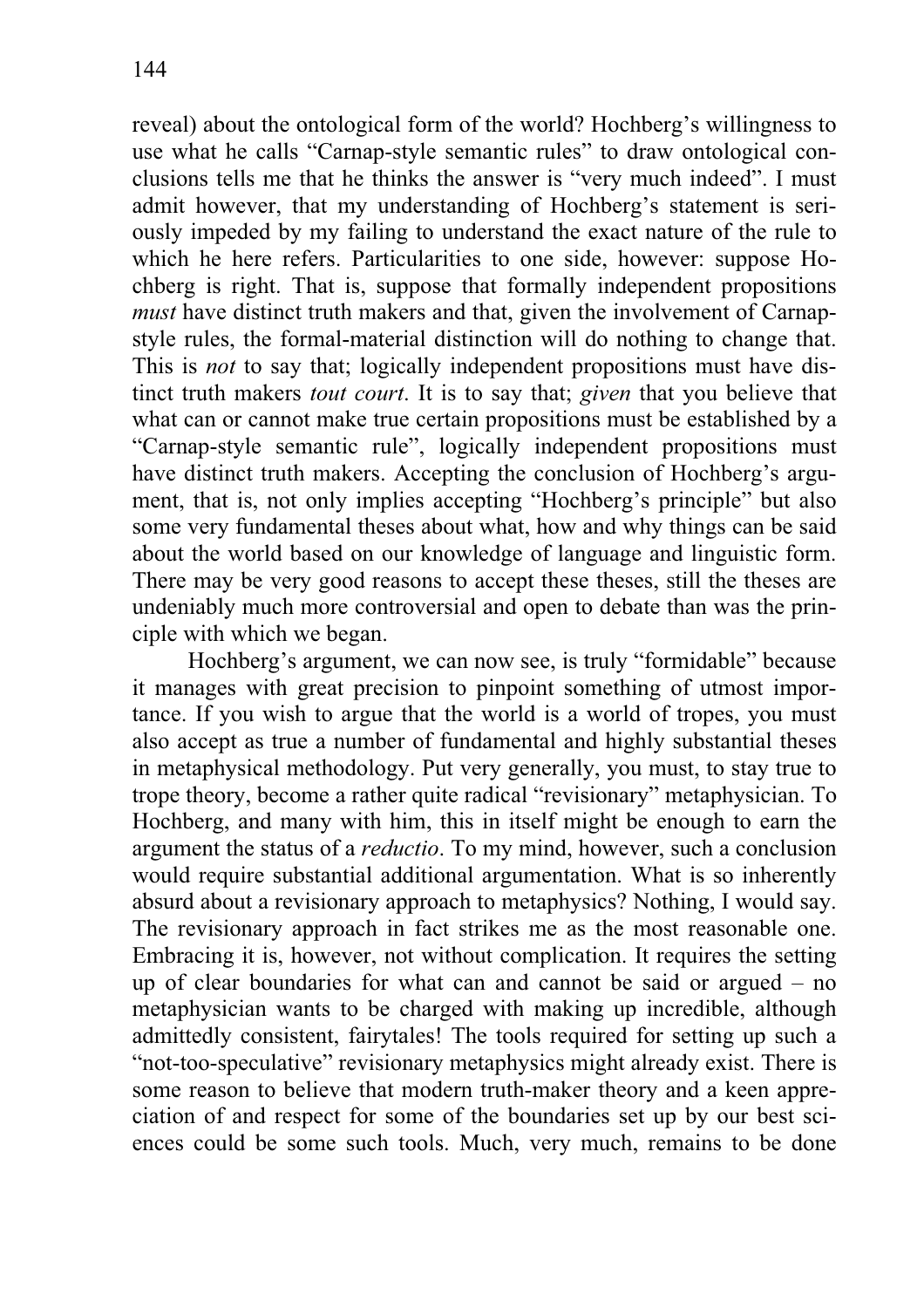though, and work in metaphysical methodology of this kind promises both reward and frustration. Whether joining the revisionary camp is a punishment or a blessing therefore remains to be seen. Important here is that this is not an open choice to the trope theorist. Trope theory, therefore, is theoretically burdened to say the least, and anyone wishing to join its ranks should be aware of this.

# *End*

Here I have only been able to discuss a very small portion of all the interesting and problematic issues brought up by Hochberg and others. The subject of infinite regress – an issue integral to trope theory – in particular, has generated a host of comments that deserve in-depth treatment. Trettin's comments on my proposed solution to the Bradley regress deserves special mention here.<sup>36</sup> Time and space force me to deal with these matters elsewhere.

### **References**

- Armstrong, D. M. (1978) *Universals and Scientific Realism vol. 1*, Cambridge: Cambridge University Press.
- Armstrong, D. M. (forthcoming) "Four Disputes about Properties" *Synthese*.
- Bacon, J. (1995) *Universals and Property Instances The Alphabet of Being*, Aristotelian Society Series 15, Oxford: Basil Blackwell Ltd.
- Bradley, F. H. (1922) *The Principles of Logic* 2<sup>nd</sup> ed. Oxford: Oxford University Press.
- Brownstein, D. (1973) *Aspects of the Problems of Universals* University of Kansas Humanistic Studies 44.
- Campbell, K. (1990) *Abstract Particulars*, Oxford: Basil Blackwell Ltd.
- Daly, C. (1997) "Tropes" in: *Properties*, D. H. Mellor and A. Oliver, eds. Oxford: Oxford University Press, pp. 140-159.
- Funkhouser, E. (2004) Review, *Notre Dame Philosophical Reviews*, http://ndpr.icaap.org/content/archives/2004/2/funkhouser-maurin.html
- Hochberg, H. (1965) "Universals, Particulars and Predication" *The Review of Metaphysics* 19:73, pp. 87-102.
- Hochberg, H. (1988) "A Refutation of Moderate Nominalism" *Australasian Journal of Philosophy* 66:2, pp. 188-207.

<sup>36 (</sup>Trettin, 2004b)